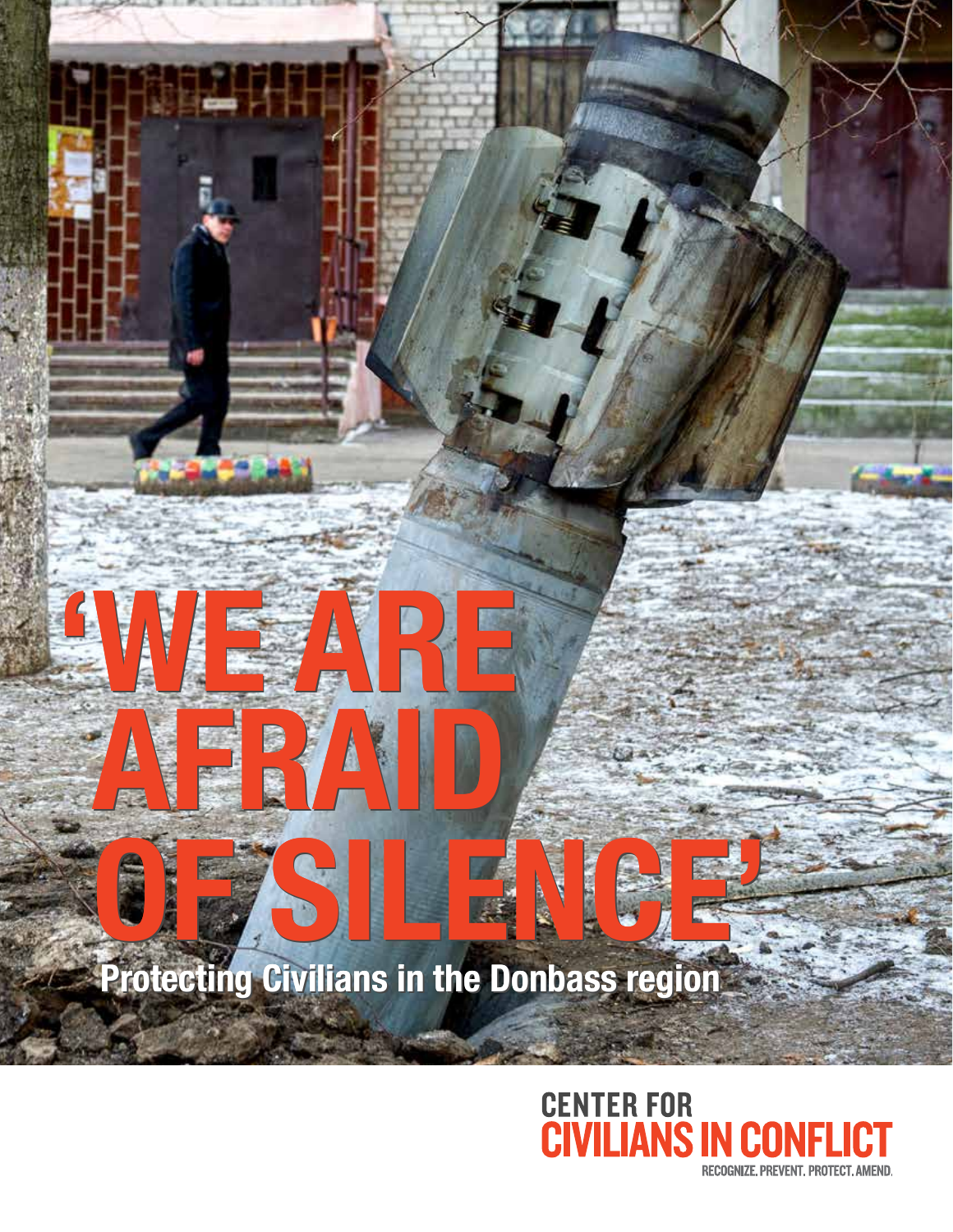# **'We Are Afraid of Silence' Protecting Civilians in the Donbass region**

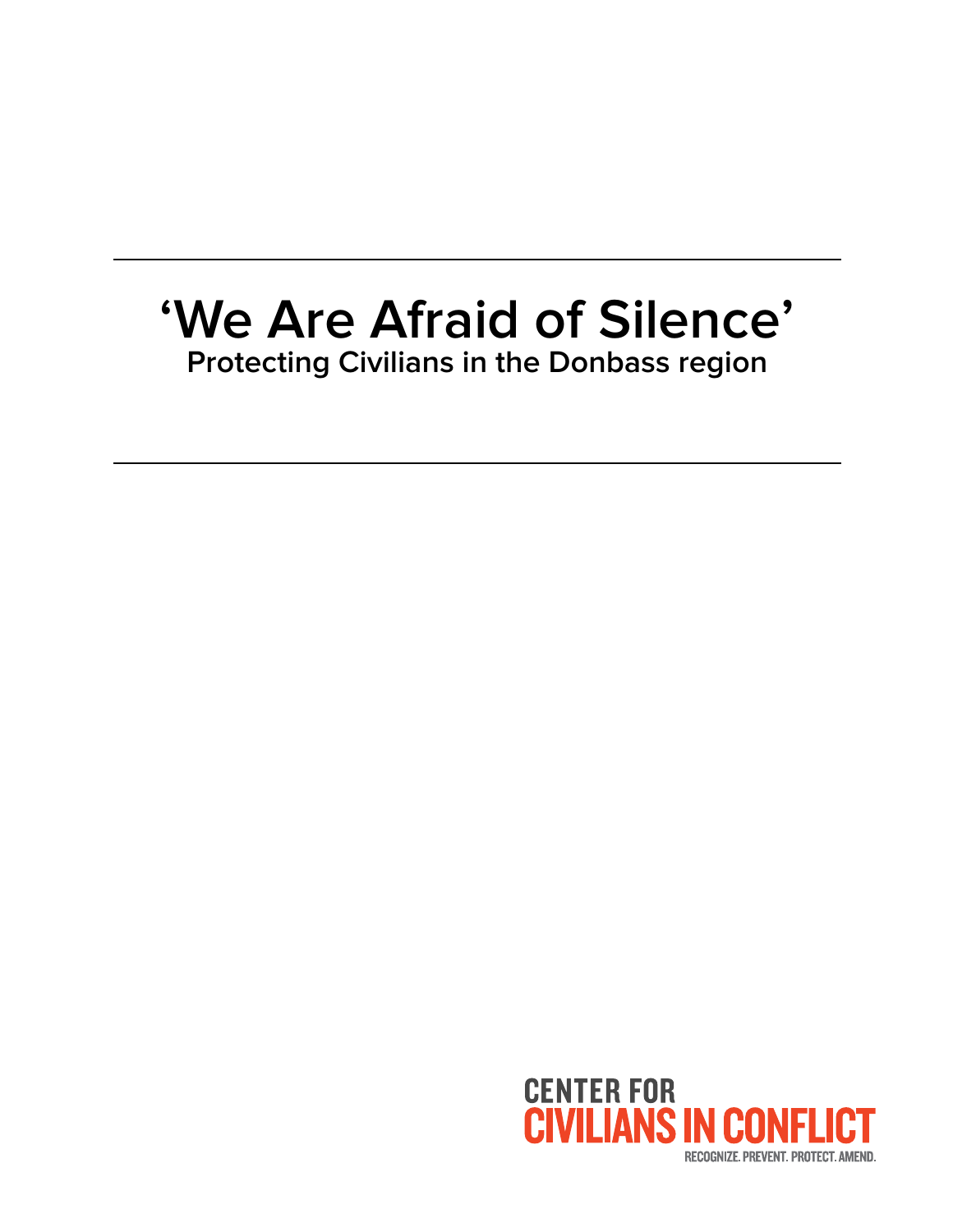## **EXECUTIVE SUMMARY**

In war, one learns to fear routine activities most people take for granted. Today, in eastern Ukraine, going to work or school, spending time outside with one's family on a Sunday afternoon, or tending one's garden are life-and-death gambles. This report documents the harm—death, injury, or destruction of property—civilians suffered, and, most importantly, continue to suffer when caught in the crossfire of Ukraine's ongoing conflict. It aims to bring to light the suffering of those who stayed and those who left, and examine their views on how the government can protect them better and help them rebuild their lives. It then provides some ideas and recommendations, mostly directed to the Ukrainian government and its international partners, on these very issues.

Following the February 2015 ceasefire agreement, the two sides settled along the "contact line," defined by two approximately 400 km-long series of fighting positions and trenches running parallel to one another. In some places, the contact line is close enough for combatants to hurl hand grenades at one another, while in other places several hundred meters separate the two sides. Some civilians live in villages in the "grey zone," the areas close to contact line under effective control of neither side.

The Office of the United Nations High Commissioner for Human Rights (OHCHR) began monitoring the crisis in 2014. According to its most recent report, since the crisis in Ukraine began following Russia's annexation of Crimea on March 1, 2014, the conflict has claimed over 9,600 lives, injured more than 22,000 people, and displaced over 1.7 million civilians within and outside Ukraine. While the contact line has barely moved and casualties and civilian displacement have dropped sharply since the partial implementation of the Minsk Agreements, heavy fighting continues on a daily basis, and casualties have been rapidly climbing in recent months. The International NGO Safety Organisation (INSO) has recorded a total of 171 confirmed civilian casualties—39 of them fatal between June 1 and August 31, 2016. As this is a minimum and conservative estimate, numbers could be much higher.

In addition to physical harm, civilians must also contend with psychological damage. Psychological scars are prevalent throughout all age groups interviewed, but especially among children and the elderly. A woman who fled Donetsk to Kyiv in August of 2015 described her young son's problems as stemming from the war: "My youngest son is two years old now. He doesn't talk yet and he's very anxious, because he spent the first months of his life in the war zone. But we will have to go back, if we don't have enough money to stay [in Kyiv]."

Some civilians see the conflict as being pointless, and view the harm caused by both sides as essentially unnecessary. These civilians are becoming increasingly cynical about life and their government's ability to provide security. "Both sides don't protect civilians at all," said 18-year-old Olga, living in what remains of Opytne. "They are shooting and playing their game and they don't care about us."

Civilians interviewed by CIVIC expressed their main concerns and protection needs in connection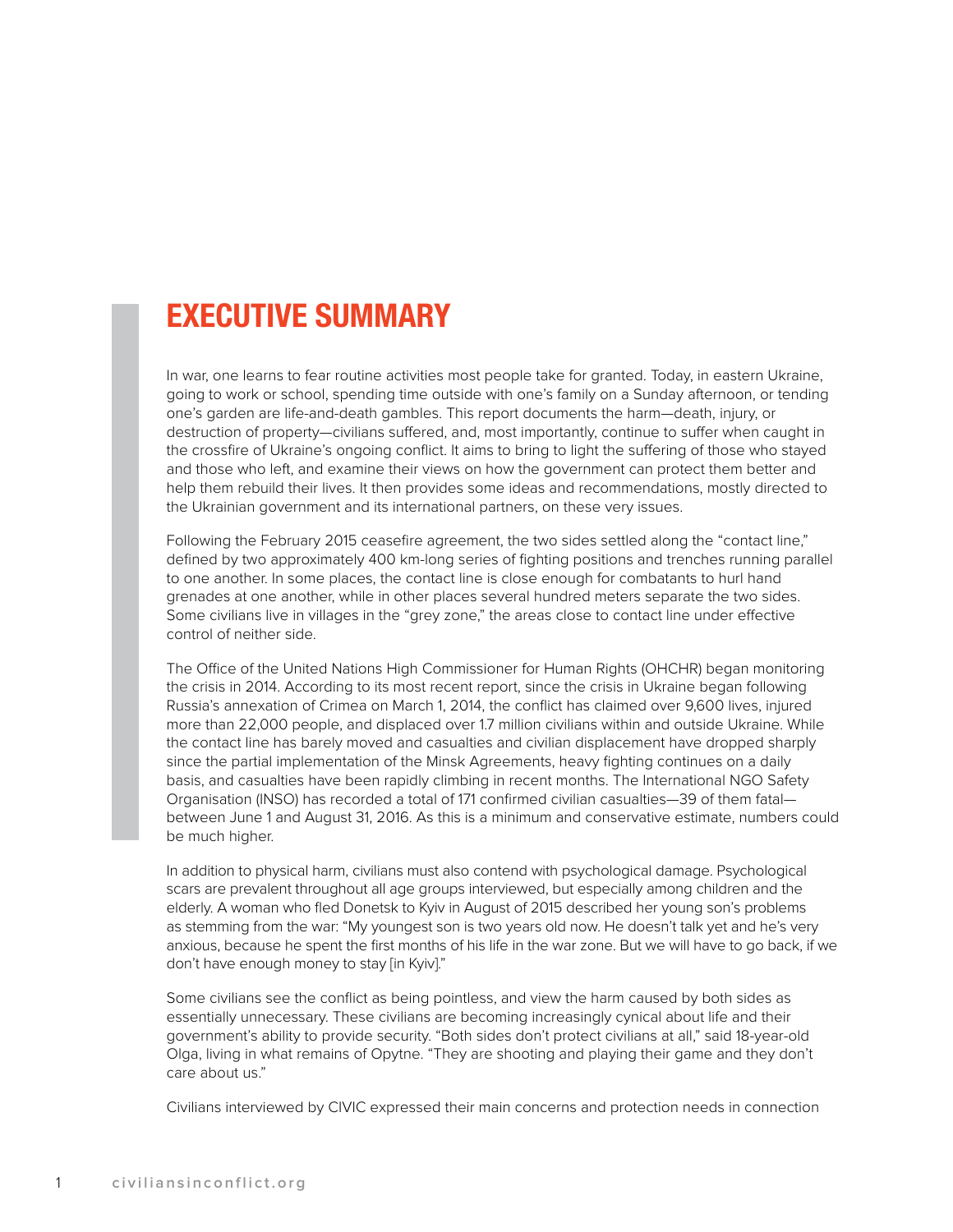with three main activities: artillery shelling; unexploded ordnance (UXOs), mines, and booby traps; and abuses committed by armed actors.

Ongoing use of heavy artillery by both sides in populated areas has been amply documented. The Organization for Security and Cooperation in Europe (OSCE) recorded so many violations in August 2016 that it could only approximate the number rather than make more precise estimates. In September 2016, the OSCE recorded more than 4,400 violations. Many civilians perceive the persistent shelling of civilian areas as intentional rather than accidental. A woman from Nizhnya Krynka said "I don't know whether it was on purpose or not, but the Ukrainian [military] shelled residential areas, even the cemetery, every day."

The threat posed to civilians doesn't end when the shelling stops as the reports of over 1,410 mine and UXOrelated casualties since 2014 illustrate. Children are uniquely vulnerable, as they may view UXOs as toys. At least 40 of the reported causalities from UXOs from March 2014 through October 2016 have been children. A mother of two in Yenakiyevo recounted an instance where "kids in our town played with a grenade they found and were seriously injured." UXOs also have an economic impact, particularly for farmers. A volunteer working along the contact line noted that "Many fields in Donbass are full of mines. They were agricultural, but now they're full of mines."

During CIVIC's research, many civilians and security forces also recounted allegations of abuses against

# **'Both sides don't protect civilians at all. They are shooting and playing their game and they don't care about us.'**

civilians. A veteran of World War II living in Ukraine near the contact line said the separatist forces "shoot into the areas where there are people. It's not just artillery either, they use machineguns to shoot at people. ... This war is much worse than [WWII]."

Some Ukrainian government and military officials (as well as many veterans of the conflict) expressed the view that civilians

who stayed along the contact line did so by choice, and are thus pro-separatists. However, the vast majority of the civilians CIVIC spoke to painted a completely different picture. For the people living near daily gunfire, they stay because some practical reasons, often beyond their control, compel them to.

Some civilians are too old or infirm to move. Others lack the financial means to start a new life elsewhere, while others have family obligations that forced them to remain. Some saw their neighbors who had left come back after finding life as a displaced person harder than life in a conflict zone. Others saw their neighbors' homes and shops looted when they left, so they stay behind to protect their property.

Those who stay not only contend with the duress of life in a conflict zone, but also face mistrust and discrimination from both sides. As Vira, a civilian living in non-government-controlled Horlivka, said: "There are no laws in this land and nobody knows to whom we can report. Ukraine will say that we support separatists by living in our home. Separatists will say that we are Ukrainian collaborators or something like this. Nobody has money, nobody helps."

Civilians demand reasonable forms of assistance: help to cover health care costs for those injured in the conflict, fulfillment of pensions, assistance to repair or rebuild their damaged homes, logistical and financial assistance to temporarily resettle to safer parts of Ukraine, and an acknowledgment of responsibility from those who caused the harm. Little of this is currently forthcoming. "If the government were to offer resettlement as an option we could move away from here, but nobody has offered this option," said a woman named Victoria living on the contact line. Civilians who have chosen or are forced to stay have similarly reasonable requests: an end to fighting in or near civilian areas, an end to discrimination against them, and improvements at checkpoints to allow them to cross the contact line more easily.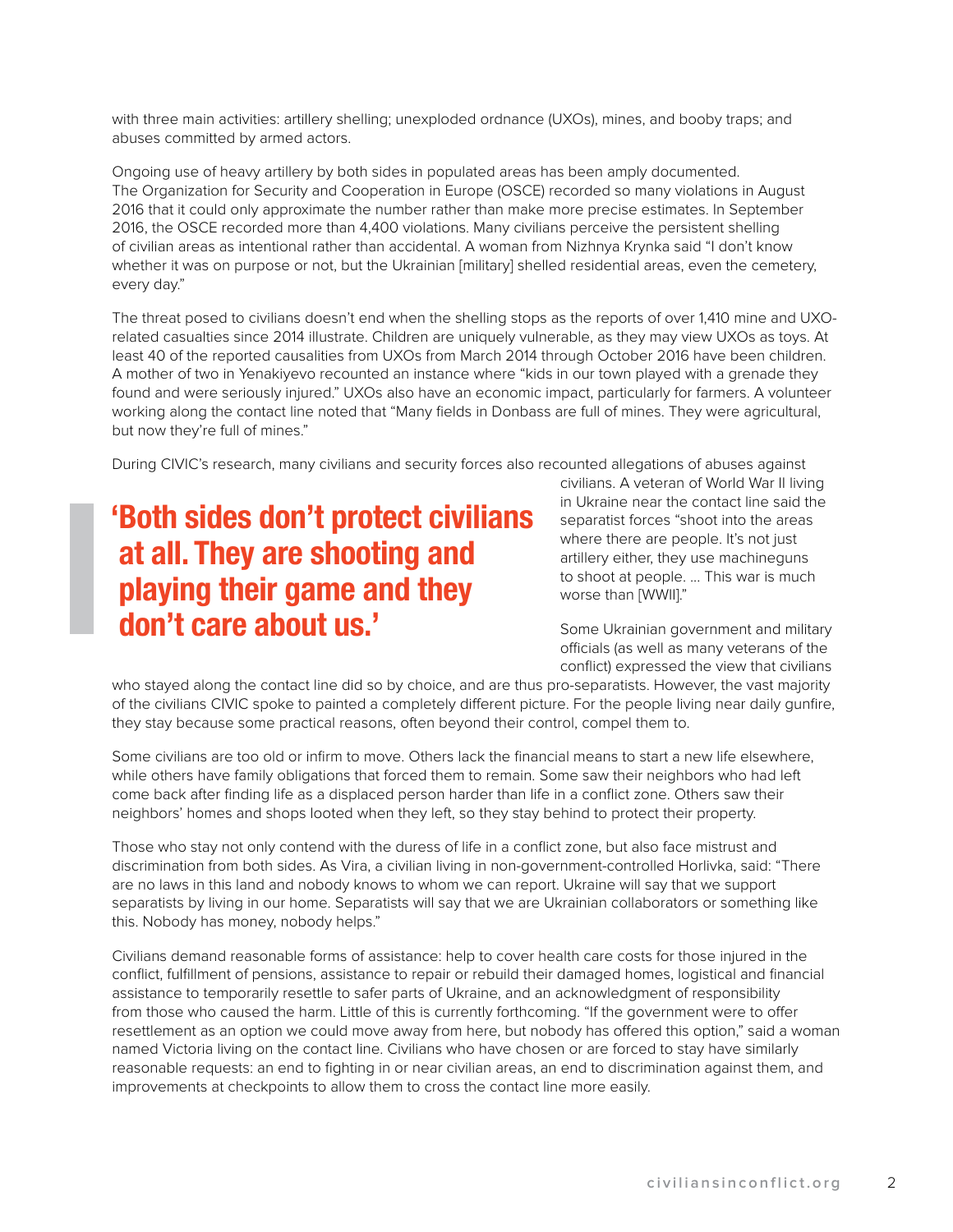Our research showed the absence of institutional mechanisms and policies to protect civilians from harm and provide assistance to those who are harmed. One woman in Marinka described the situation: "Every day there is shelling from both sides. There are also snipers. Militia and the Ukrainian military, all shoot at us. Our street is located between two check-points. Firemen and ambulance are not allowed to enter the area. If someone needs to receive an injection or first aid, I do it myself. We have been living without electricity and water for two years."

Nevertheless, since 2014, Ukraine has come a long way on the protection of civilians. It has a relatively functioning army again, a robust National Guard, and has taken positive steps to curb the worst excesses by paramilitary organizations operating in the conflict zone. Ukraine's Civil-Military Cooperation (CIMIC) and the Ministry of Occupied Territories (MOT) are encouraging first steps to building institutions willing and capable of protecting civilians.

In the conflict zone, ad hoc initiatives such as the "certificates of destruction" issued by local authorities, cases of soldiers helping to rebuild damaged property and to evacuate civilians prove that, in the absence of national policies, the need for better protection and assistance is recognized by state representatives living alongside civilians.

It will take effort to build institutional capacity, but as experience in other countries has shown, this is not implausible, and this effort is needed in order to build the conditions for an effective reunification of Ukraine when the time comes. All Ukrainian citizens, on both sides of the contact line, must know that their government is there to protect and assist them. The following recommendations could be helpful in achieving this important goal.

CIVIC conducted most of its research in government-controlled areas (GCAs), and directed most of its recommendations to the government in Kyiv for a number of reasons. First, the Ukrainian government has responsibility for the safety and well-being of all Ukrainian citizens on its entire territory, and could stand to benefit from new ideas and recommendations in this domain, especially with a view to the eventual reunification of the country. Second, the government seems determined to learn from and apply best practices and values of the European Union (EU), the North Atlantic Treaty Organization (NATO) and other international bodies. This report, and its key recommendations, rely in great part on those best practices and values. Third, international NGOs have increasingly faced limited access and harassment in the selfproclaimed "Donetsk People's Republic" (DPR) and "Luhansk People's Republic" (LPR). Furthermore, local civilians' contact with foreigners often led to warnings from separatist authorities. According to the International Crisis Group, "Local residents whose work often brought them into contact with foreigners were warned it was 'time to choose a side.'"1

### **Recommendations**

### **To the Government of Ukraine**

- 1. Adopt a government-wide policy on civilian protection and post-harm assistance similar to those established by the U.S. and NATO, but adapted to the needs and realities of Ukraine. Any policy should include all facets of protection, including mechanisms to prevent harm and to provide amends and post-harm assistance when civilians are harmed as a result of operations, and allocate the necessary funding to all agencies involved in implementation.
- 2. Create the capacity to track, investigate, and analyze civilian harm by committing to the development of a Civilian Harm Mitigation Team (CHMT) at the Ukrainian military's HQ level. This team could also work to synchronize military efforts to protect civilians, facilitate the response to alleged and known civilian harm, and liaise with other government entities to ensure the provision of humanitarian aid, post harm assistance programs, and amends where appropriate.

International Crisis Group (ICG), "Russia and the Separatists in Eastern Ukraine", February 5, 2016, p. 4, https://www.crisisgroup.org/ europe-central-asia/eastern-europe/ukraine/russia-and-separatists-eastern-ukraine.